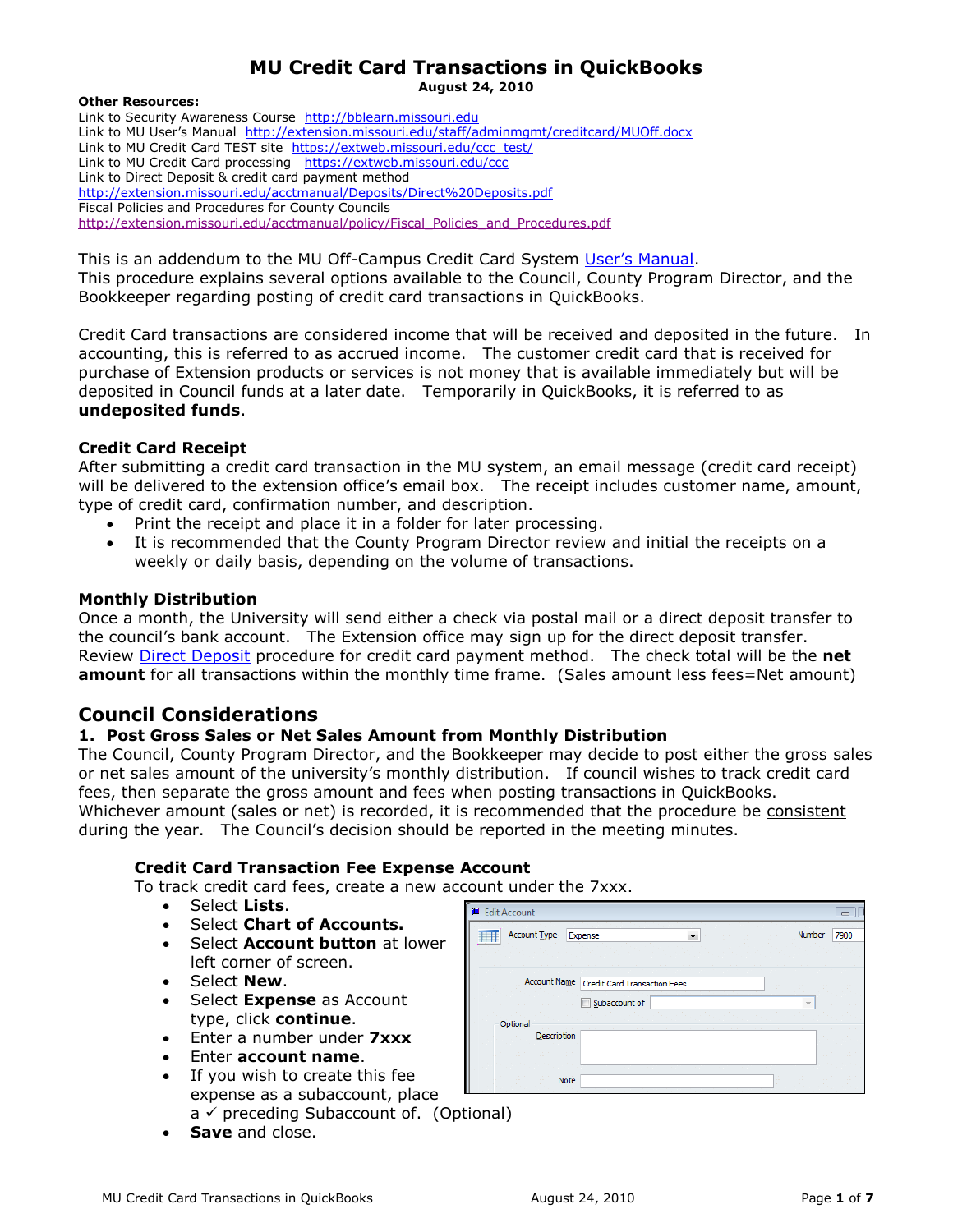### **2. Posting Method**

Depending on the volume of credit card transactions, the Extension Financial team (Extension Council, the County Program Director, and the County Bookkeeper) may adopt one of the two following posting methods: Cash or Accrual basis. Whichever procedure is adopted, it is recommended that the procedure be consistent during the year. The Council's decision should be reported in the meeting minutes.

- **a. Cash Basis** Enter each customer credit card transaction in QuickBooks as a **deposit transaction** when the amount is deposited in the council's bank account. The extension office will receive a **Money Transfer Report in the office's email box once a month.**
	- Post each credit card amount to the appropriate customer name, income account, class code in the deposit screen.
	- If the monthly distribution was a university check, then enter the **check number**.
	- Select **Credit Card** as the Payment Method type, if you wish to separate the credit card transactions from other payment methods, such as cash and check**.** Review the [Direct Deposit](http://extension.missouri.edu/acctmanual/Deposits/Direct%20Deposits.pdf#Customers) procedure for information on creating a new credit card payment method type.

If not reporting credit card fees to an expense account, then skip the next bulleted item.

- As a **negative** amount, enter the **Credit Card transaction fees**, using the appropriate expense account, 7xxx, and assign a class code related to the credit card transaction amount. Credit card fees are included on the university money transfer report.
- **Multiple credit card deposits,** posted on the bank statement, may be recorded in the same deposit screen.
- **Do not mix Cash and Check payment method types with Credit Card type**. A Deposit slip cannot be printed for credit card payment methods.
- Select the *Print* button at the top of deposit screen to print a Deposit Summary report.
- **Save the Deposit transaction.**
- The Money Transfer Report and the Deposit Summary report should be compared to the monthly bank statement. Each transaction on the Money Transfer report should be checked off when matched to the bank statement. Paper-clip or staple all reports and file.
- When matched, the credit card receipt should be marked as deposited and transferred to another file folder, marked as "completed credit card transactions."

**Advantage –** less transactions; only deposit transaction is created in QuickBooks. **Disadvantage –** the credit card amounts are posted to the accounting system approximately 30 days later and may not be reported within the month the credit card transaction was processed.

This procedure is recommended when the volume of credit card transactions is low. The Extension Council decides the low volume value.

#### **Sample Deposit Transaction for single day or one month reporting of credit card transactions – Cash Basis**

| Received            | From Account                                   | Memo           | $C_{++}$ | Pmt Meth. Class |                                                          | Amount  |
|---------------------|------------------------------------------------|----------------|----------|-----------------|----------------------------------------------------------|---------|
| Myers, John         | 0100 · Student Fees:0114 · Short               | Master Ga      |          |                 | Credit Card 3000 - Education and Services: 3205 - Mast   | 55.00   |
| Dawn Bailey         | 0900 · Resales/Educ Services Fees 3 Soil Tests |                |          |                 | ICredit Card 13000 - Education and Services: 3100 - Soil | 60.00   |
| <b>Bob Sullivan</b> | 0100 · Student Fees:0120 · 4-H E               | 14H Camp       |          |                 | Credit Card 3000 - Education and Services: 3800 - 4-H    | 110.00  |
|                     | 7900 · Credit Card Transaction Fees            | <b>CC</b> fees |          |                 | Credit Card   3000 - Education and Services: 3205 - Mast | $-1.35$ |
|                     | 7900 · Credit Card Transaction Fees ICC fees   |                |          |                 | l Credit Card 13000 - Education and Services:3100 - Soil | $-1.45$ |
|                     | 7900 · Credit Card Transaction Fees ICC fees   |                |          |                 | I Credit Card 13000 - Education and Services: 3800 - 4-H | $-2.45$ |
|                     |                                                |                |          |                 |                                                          |         |
|                     |                                                |                |          |                 |                                                          |         |
|                     |                                                |                |          |                 |                                                          |         |
|                     |                                                |                |          |                 |                                                          |         |
|                     |                                                |                |          |                 | Deposit Subtotal                                         | 219.75  |

A **Deposit Detail Report configuration** is located at the end of this document.

MU Credit Card Transactions in QuickBooks August 24, 2010 Page **2** of **7**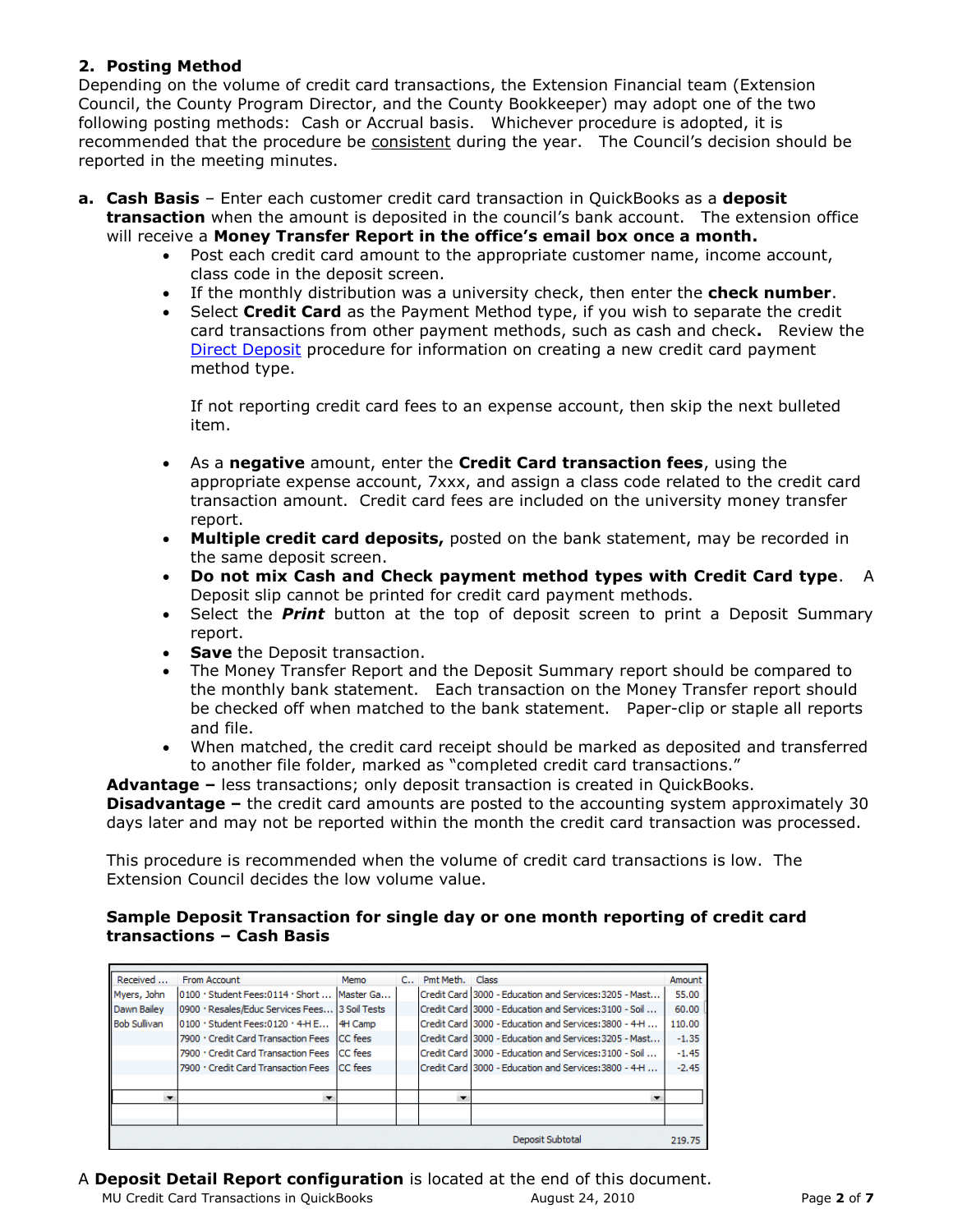**b. Accrual Basis** – Enter each customer credit card transaction in QuickBooks as a **Sales Receipt transaction** when the credit card email receipt is received. The extension office will receive a **Money Transfer Report in the office's email box once a month.**

**Advantage –** the credit card amounts are posted as Undeposited funds to the accounting system on the credit card transaction date.

**Disadvantage –** Two-step method: create sales receipt plus deposit transaction later. Two layers of posting: Sales Item plus income/expense (if reduction of expense) account.

| Create a new Sales |
|--------------------|
| Item, when needed  |

Create a **Sales Receipt for credit card transaction**

Move sales amount to **Deposit** Transaction when amount is deposited in bank account

#### **Create Item for Customer Income**

Before creating a Sales Receipts transaction, appropriate sales items are required. A Sales Item must be created and linked to an existing income account (or expense account, if reduction of expense). Here is a sample list of Sales Items.

| Item List        | $\equiv$                       |             |                                           |    |                    |  |  |  |  |  |  |  |
|------------------|--------------------------------|-------------|-------------------------------------------|----|--------------------|--|--|--|--|--|--|--|
| Look for         | in.                            | All fields  | Search<br>Reset                           |    | Search within resi |  |  |  |  |  |  |  |
| Name             | <b>Description</b>             | <b>Type</b> | Account                                   | О. | Price              |  |  |  |  |  |  |  |
| ◆ Farm Tax Recd  | Farm Tax Record FM6702 Service |             | 0900 · Resales/Educ Services Fees:0910 ·  |    | 6.50               |  |  |  |  |  |  |  |
| ◈ Glo Germ       | Glo Germ                       | Service     | 0100 · Student Fees                       |    | 10.00              |  |  |  |  |  |  |  |
| «Manual #6       | Recertification Manual #       | Service     | 0900 · Resales/Educ Services Fees:0910 ·  |    | 3.00               |  |  |  |  |  |  |  |
| «Master Wildlife |                                | Service     | 0100 · Student Fees:0110 · Non-Credit Co  |    | 50.00              |  |  |  |  |  |  |  |
| ◈ Soil Testing   | Soil Testing                   | Service     | 0900 · Resales/Educ Services Fees:0920 ·  |    | 15.00              |  |  |  |  |  |  |  |
| ◇ Student Fees   |                                | Service     | 0100 · Student Fees:0114 · Short Course F |    | 0.00 <sub>1</sub>  |  |  |  |  |  |  |  |
|                  |                                |             |                                           |    |                    |  |  |  |  |  |  |  |

- Open the Item List. **Lists** from the menu bar, **Item List**.
- Select the **Item button** at bottom left of screen.
- Left click on **New**.
- Click the down arrow for **Type** and select **Service**. (for most Extension-related activities)
- Type an **Item Name**
- The Description box is optional. Enter a **rate,** if the rate is fixed.
- Otherwise, leave the rate field blank.
- Under **Account**, select appropriate Income Account, or Expense account if amount received is a reduction of expense. **An Account is Required!**
- Click **OK**.



### **Create Sales Receipt**

Printed Credit Card Sales Receipts may substitute for the manual receipt book.

Using the information provided in the MU Credit Card Receipt email message, for each credit card transaction create a Sales Receipt transaction.

- Select **Customer** from the menu bar.
- Select **Enter Sales Receipts**.
- Select **customer name**, or select Add New to create a new Customer.

(Do not use a vendor name when identifying a person in the Sales Receipt screen.) Enter **class code**.

MU Credit Card Transactions in QuickBooks August 24, 2010 Page **3** of **7** Enter **date**.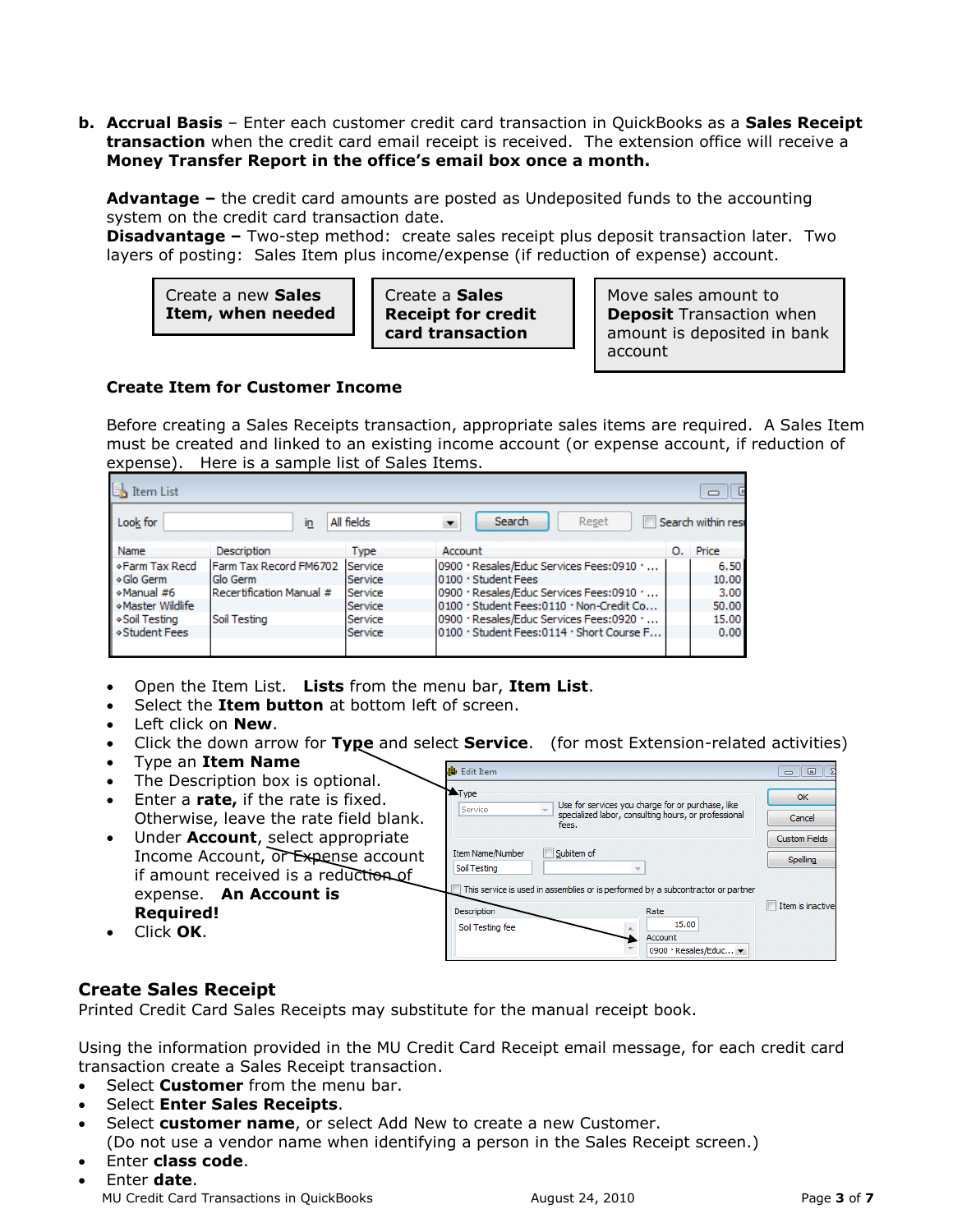- In **Sale No field**, enter credit card confirmation number located on the credit card receipt.
- Select **Credit Card as Payment Method**
- Select appropriate **Item Name**, or select Add new to create a new sales item.
- Enter a **description**, **quantity**, and **rate**, when appropriate.
- Select a **class code** in the second class field.
- Enter an **amount**.
- Enter information in the **Memo** text box.
- For the **Deposit To** field, select **1499-Undeposited Funds**. The Undeposited Funds is a temporary holding account and is represented in the Chart of Accounts and Balance Sheet report.
- Do **not** select **Process Credit Card payment when saving**. This is reserved for offices who subscribe to the QuickBooks Credit Card Service.
- Click **Save** and Close, or Save and New.
- Print Sales Receipt and attach to MU Credit Card receipt and file in appropriate folder. A copy of the Sales Receipt or the MU Credit Card receipt may be given to the customer.

| Customer: Job<br>Class<br>Ag Expo<br>$\overline{\phantom{a}}$ | 3000 - Ed <b>+</b>                                                                |      |                         | Template<br><b>Custom Cash Sale</b> | <b>Print Preview</b>                    | ▼ |  |  |  |  |  |
|---------------------------------------------------------------|-----------------------------------------------------------------------------------|------|-------------------------|-------------------------------------|-----------------------------------------|---|--|--|--|--|--|
| <b>Sales Receipt</b><br>Sold To                               |                                                                                   |      | 07/14/2010              | Date<br>扁<br>Check No.              | Sale No.<br>160021451<br>Payment Method |   |  |  |  |  |  |
| Description<br>Item                                           | Qty                                                                               | Rate | Class                   | Amount                              | <b>Credit Card</b>                      |   |  |  |  |  |  |
| Farm Tax Recd<br>Farm Tax Record FM6702                       | 10                                                                                |      | $6.50$ 3000 - Edu       |                                     | 65.00                                   | ۸ |  |  |  |  |  |
| Customer<br>Message                                           |                                                                                   |      | Total                   |                                     | 65.00                                   |   |  |  |  |  |  |
| <b>V</b> To be printed<br>To be e-mailed                      |                                                                                   | Memo | <b>Farm Tax Records</b> |                                     |                                         |   |  |  |  |  |  |
| Deposit To                                                    | Add Time/Costs<br>1499 · Undeposited F<br>Process Credit Card payment when saving |      |                         |                                     |                                         |   |  |  |  |  |  |

#### **Add Sales Receipt Amount to Deposit**

When the credit card transactions less fees are deposited in the Council's bank account (bank statement) and the university money transfer report is received, the sales receipt amounts are moved from the **Payments to Deposits screen** to the **Deposit screen**.

- $\star$  Select **Bank** from menu bar.
- Select **Make Deposits**.

The following "Payments to Deposit" screen will display, if there are undeposited customer sales receipts.

If the screen does not display, select  $\Box$  Payments in the Deposits Screen.

|   | Payments to Deposit                     |                                   |             |           |                    |                                |        |       |
|---|-----------------------------------------|-----------------------------------|-------------|-----------|--------------------|--------------------------------|--------|-------|
|   | Select View<br>View payment method type | <b>Contract Contract Contract</b> | All types   |           |                    | What are payment method views? |        |       |
|   | Select Payments to Deposit              |                                   |             |           |                    |                                |        |       |
| √ | Date                                    | Time                              | <b>Type</b> | No.       | Payment Method     | Name                           | Amount |       |
|   | 07/14/2010                              |                                   | <b>RCPT</b> | 160021451 | <b>Credit Card</b> | Ag Expo                        |        | 65.00 |

- $\star$  Insert a  $\checkmark$  in the checkmark column for the Sales Receipt payment that was deposited in the council's bank account.
- Click **OK**. The Sales Receipt data will display in the Make Deposit screen.

MU Credit Card Transactions in QuickBooks August 24, 2010 Page **4** of **7**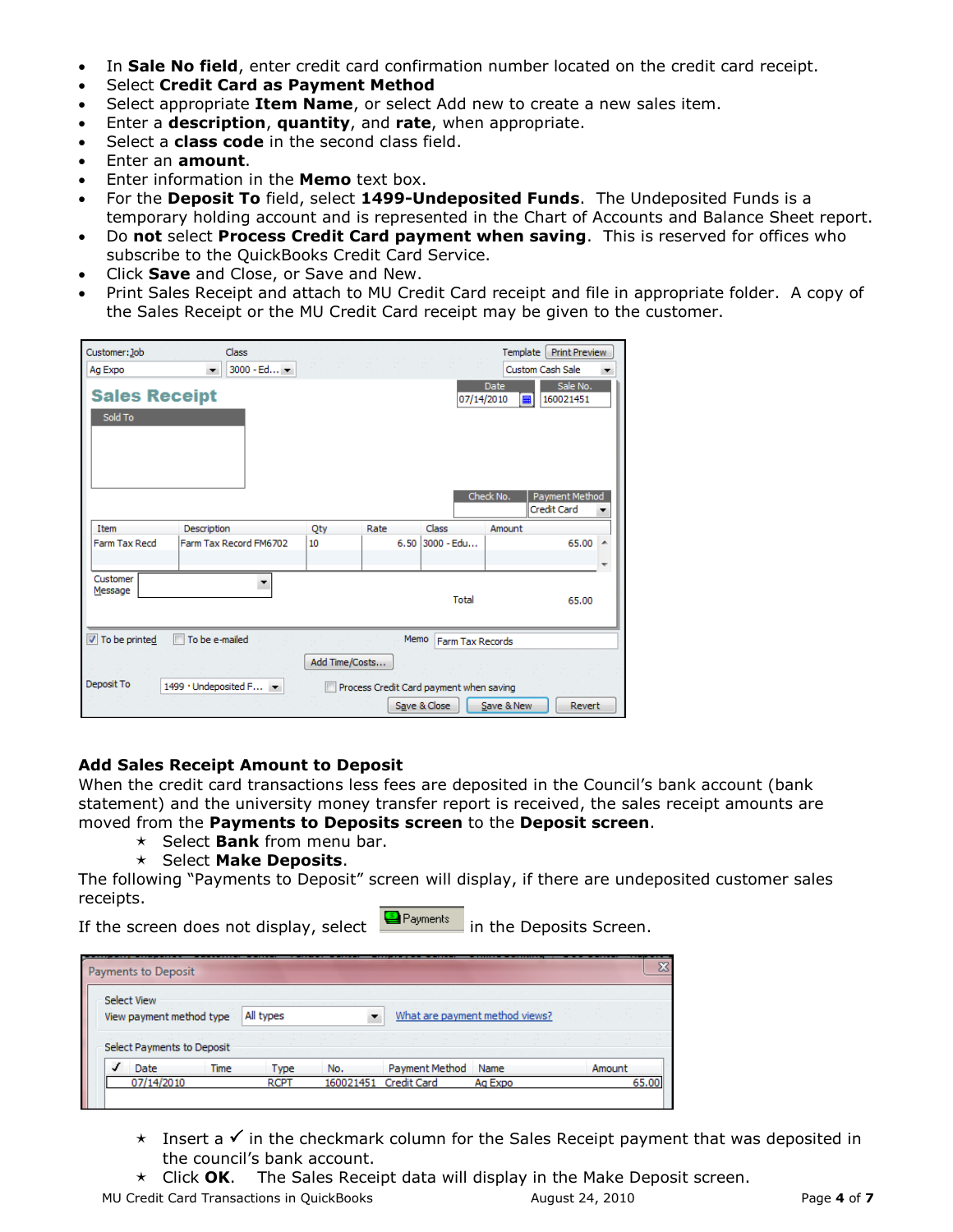#### **In the Deposit Screen**

- $\star$  Appropriate sales receipt data are included in the deposit screen.
- $\star$  The Account field is protected. You will not be able to change the account number. QB records all Sales Receipt data temporarily in an account named, **1499-Undeposited Funds.** The Sales Receipt amount is offset in the Undeposited Funds when the amount is recorded and saved in the Deposits screen. The original sales receipt transaction included the income (or expense) account.
- **Multiple credit card deposits,** reported on the bank statement**,** may be recorded in the same deposit screen.

If not reporting credit card fees to an expense account, then skip the next bulleted item.

- As a **negative** amount, enter the **Credit Card transaction fees**, using the appropriate expense account, 7xxx, and assign a class code related to the credit card transaction amount. Credit card fees are included in the university money transfer report.
- **Do not mix Cash and Check payment method types with Credit Card type**. A Deposit slip cannot be printed for credit card payment methods.
- Select the *Print* button at the top of deposit screen to print a Deposit Summary report.
- Click **Save and Close**, or Save and New
- $\star$  The Money Transfer Report and the Deposit Summary report should be compared to the monthly bank statement. Each transaction on the Money Transfer report should be checked off when matched to the bank statement.
- $\star$  When matched, the credit card receipt should be marked as deposited and transferred to another file folder, marked as "completed credit card transactions."

# **Sample Deposit Transaction – Accrual Basis**

| Recei   | From Account                        | Memo             |  | C., Pmt Meth.      | Class                                    | Amount  |  |  |  |  |  |  |
|---------|-------------------------------------|------------------|--|--------------------|------------------------------------------|---------|--|--|--|--|--|--|
| Ag Expo | 1499 · Undeposited Funds            | Farm Tax Records |  | <b>Credit Card</b> | 3000 - Education and Services: 3200 - Re | 65.00   |  |  |  |  |  |  |
|         | 7900 · Credit Card Transaction Fees | <b>CC</b> fees   |  | Credit Card        | 3000 - Education and Services: 3200 - Re | $-1.55$ |  |  |  |  |  |  |
|         |                                     |                  |  |                    |                                          |         |  |  |  |  |  |  |
|         |                                     |                  |  |                    |                                          |         |  |  |  |  |  |  |
|         |                                     |                  |  |                    |                                          |         |  |  |  |  |  |  |
|         |                                     |                  |  |                    |                                          |         |  |  |  |  |  |  |
|         |                                     |                  |  |                    |                                          |         |  |  |  |  |  |  |
|         |                                     |                  |  |                    |                                          |         |  |  |  |  |  |  |
|         |                                     |                  |  |                    |                                          |         |  |  |  |  |  |  |
|         |                                     |                  |  |                    |                                          |         |  |  |  |  |  |  |
|         |                                     |                  |  |                    | Deposit Subtotal                         | 63.45   |  |  |  |  |  |  |

### **Reports**

### **County Program Director Verification**

It is recommended that the CPD review and initial credit card transactions and review and sign weekly or monthly Undeposited Funds Report for outstanding credit card transactions. Here are two sample reports that will assist in tracking credit card transactions. Report configurations follow the two illustrations.

|                                             | <b>For Accrual Basis Only</b>                     |                 |                             |                   |                                                         |                        |                  |        |  |  |  |  |  |
|---------------------------------------------|---------------------------------------------------|-----------------|-----------------------------|-------------------|---------------------------------------------------------|------------------------|------------------|--------|--|--|--|--|--|
| 12:40 PM                                    |                                                   |                 |                             |                   | <b>University Extension Council</b>                     |                        |                  |        |  |  |  |  |  |
| 07/19/10<br><b>Undeposited Funds Report</b> |                                                   |                 |                             |                   |                                                         |                        |                  |        |  |  |  |  |  |
|                                             | June through July 2010<br>Accrual Basis           |                 |                             |                   |                                                         |                        |                  |        |  |  |  |  |  |
| <b>Type</b>                                 | <b>Date</b><br>$\ddot{\bullet}$<br>$\ddot{\circ}$ | <b>Num</b>      | $\bullet$ Name<br>$\bullet$ | <b>Memo</b><br>ó. | <b>Class</b>                                            | <b>Split</b>           | ◈ Amount ◈ Balan |        |  |  |  |  |  |
| Ag E                                        |                                                   |                 |                             |                   |                                                         |                        |                  |        |  |  |  |  |  |
| Sales R                                     | 06/14/2010                                        | 160021          | Ag Expo                     | Farm Tax R        | 3000 - Education and Services: 3200                     | $0910 \cdot \text{Re}$ | 65.00            | 65.00  |  |  |  |  |  |
| Deposit                                     | 07/15/2010                                        |                 | Ag Expo                     | Farm Tax R        | 3000 - Education and Services: 3200                     | $0050 \cdot Ch$        | $-65.00$         | 0.00   |  |  |  |  |  |
| Total Ag E                                  |                                                   |                 |                             |                   |                                                         |                        | 0.00             | 0.00   |  |  |  |  |  |
| <b>Miliance Water R</b>                     |                                                   |                 |                             |                   |                                                         |                        |                  |        |  |  |  |  |  |
| Payment                                     | 06/22/2010                                        | 123456 Alliance |                             |                   |                                                         | $1900 \cdot AC$        | 45.00            | 45.00  |  |  |  |  |  |
| Deposit                                     | 06/30/2010                                        |                 | 123456 Alliance             | <b>Deposit</b>    | 3000 - Education and Services: 3100                     | $0050 \cdot Ch$        | $-45.00$         | 0.00   |  |  |  |  |  |
|                                             | <b>Total Alliance Water</b>                       |                 |                             |                   |                                                         |                        | 0.00             | 0.00   |  |  |  |  |  |
|                                             | Liberty Christian Chu                             |                 |                             |                   |                                                         |                        |                  |        |  |  |  |  |  |
|                                             | Sales R 07/15/2010 3                              |                 | Liberty                     |                   | $3000$ - Education and Services: $3700$ 0114 $\cdot$ Sh |                        | 200.00           | 200.00 |  |  |  |  |  |
|                                             | Total Liberty Christian Ch                        |                 |                             |                   |                                                         |                        | 200.00           | 200.00 |  |  |  |  |  |
| Robert Johan                                |                                                   |                 |                             |                   |                                                         |                        |                  |        |  |  |  |  |  |
| Sales R…                                    | 07/01/2010                                        | 1               | Robert                      | Master Wild       | 3000 - Education and Services: 3203                     | $0110 \cdot$ No        | 100.00           | 100.00 |  |  |  |  |  |
| Deposit                                     | 07/20/2010                                        |                 | Robert                      | <b>Deposit</b>    | 3000 - Education and Services: 3203                     | $0050 \cdot Ch$        | $-100.00$        | 0.00   |  |  |  |  |  |
| Total Robert Joha                           |                                                   |                 |                             |                   |                                                         |                        | 0.00             | 0.00   |  |  |  |  |  |
| т.,                                         |                                                   |                 |                             |                   |                                                         |                        | 200.00           | 200.00 |  |  |  |  |  |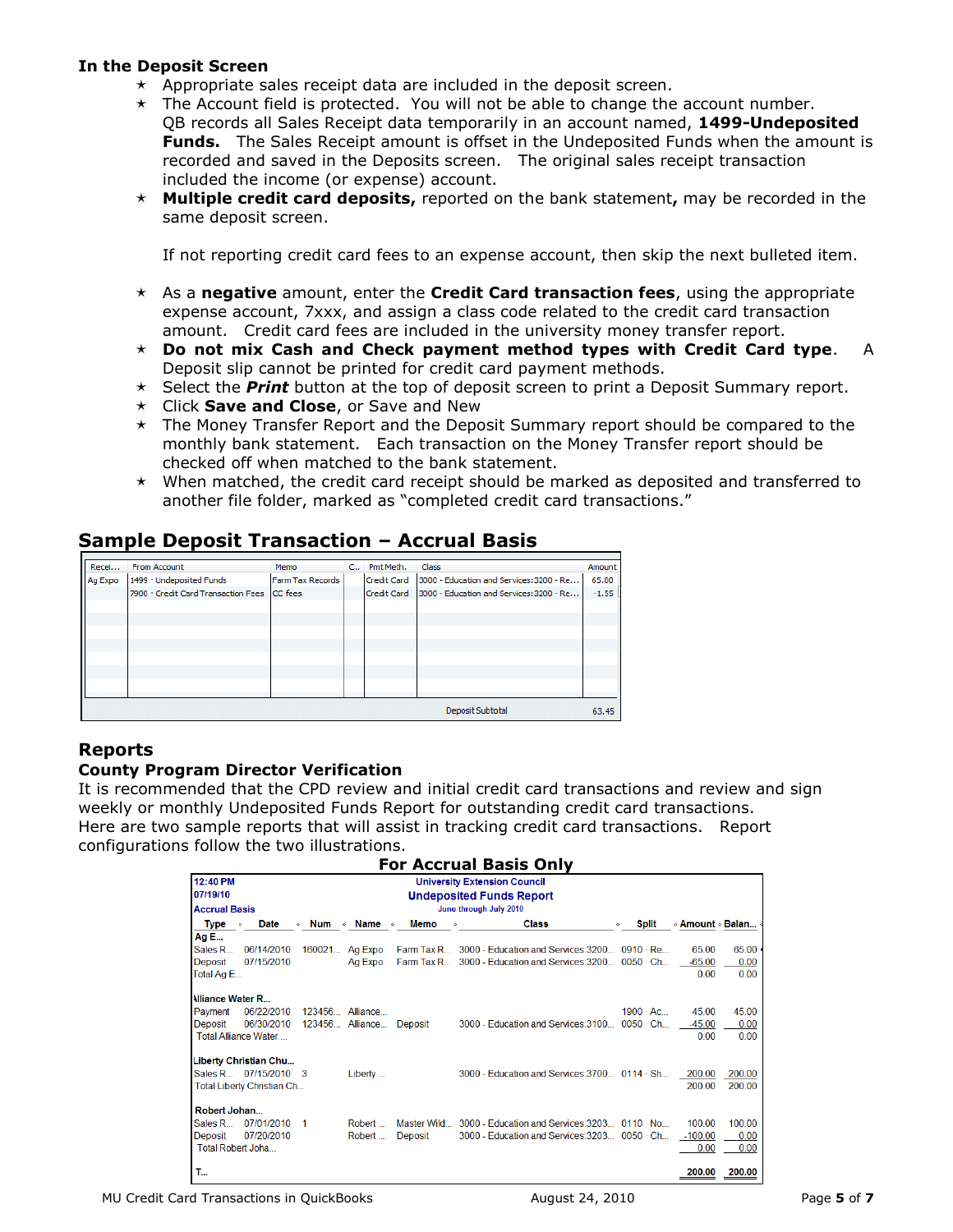### **Cash and Accrual Basis**

| 12:11 PM                 |                                                  |                  |              | <b>University Extension Council</b> |                                          |               |                |  |  |  |  |
|--------------------------|--------------------------------------------------|------------------|--------------|-------------------------------------|------------------------------------------|---------------|----------------|--|--|--|--|
| 07/15/10                 | <b>Deposit Detail - Sorted by Payment Method</b> |                  |              |                                     |                                          |               |                |  |  |  |  |
| <b>Accrual Basis</b>     |                                                  |                  |              | <b>July 2010</b>                    |                                          |               |                |  |  |  |  |
| Date<br>◇                | Pay Meth $\Diamond$<br>♦                         | Name             | Memo<br>♦    | <b>Account</b><br>⋄                 | <b>Class</b><br>◇                        | ◈ Amount<br>◈ | <b>Balance</b> |  |  |  |  |
| Cash                     |                                                  |                  |              |                                     |                                          |               |                |  |  |  |  |
| 07/06/2010               | Cash                                             | Robert Johanson  | Publ         | 0910 - Resale Pu                    | 3000 - Education and Services: 3200 - Re | $-10.00$      | $-10.00$       |  |  |  |  |
| 07/06/2010               | Cash                                             | Soil Test from C | 2 soil tests | 0920 · Soil Test F                  | 3000 - Education and Services: 3100 - So | $-30.00$      | $-40.00$       |  |  |  |  |
| <b>Total Cash</b>        |                                                  |                  |              |                                     |                                          | $-40.00$      | $-40.00$       |  |  |  |  |
| <b>Credit Card</b>       |                                                  |                  |              |                                     |                                          |               |                |  |  |  |  |
| 07/13/2010               | <b>Credit Card</b>                               | Robert Johanson  | Deposit      | 1499 - Undeposit                    | 3000 - Education and Services: 3203 - Ma | $-100.00$     | $-100.00$      |  |  |  |  |
| 07/15/2010               | <b>Credit Card</b>                               | Ag Expo          | Farm Tax Re  | 1499 - Undeposit                    | 3000 - Education and Services:3200 - Re  | $-65.00$      | $-165.00$      |  |  |  |  |
| 07/15/2010               | <b>Credit Card</b>                               |                  | CC fees      | 7900 - Credit Car                   | 3000 - Education and Services: 3200 - Re | 1.55          | $-163.45$      |  |  |  |  |
| 07/13/2010               | <b>Credit Card</b>                               |                  | CC fees      | 7900 - Credit Car                   | 3000 - Education and Services: 3203 - Ma | 2.25          | $-161.20$      |  |  |  |  |
| <b>Total Credit Card</b> |                                                  |                  |              |                                     |                                          | $-161.20$     | $-161.20$      |  |  |  |  |
| <b>TOTAL</b>             |                                                  |                  |              |                                     |                                          | -201.20       | $-201.20$      |  |  |  |  |

## **Configure the Undeposited Funds Report (for Accrual Basis)**

- Select **Report** from menu bar.
- Select **Customer Transaction Detai**l report.
- Select **Modify Report** button.
- Select the **Filter** tab.
- Under **Choose Filter**, select **Accounts**.
- Move cursor to the right and under Account, click down arrow and select **1499- Undeposited Funds account.**
- Select the **Header/footer** tab and under **Report Title**, change the title to Undeposited Funds Report, or another title.
- Click **OK**.
- Remove the columns: Clr and Account from the report. Optional.
- At the top middle of report (under the Refresh button), click the down arrow for **Total By** and select Customer.
- To the right of Total By, select the down arrow for **Sort By** and select **Date**.
- **Select appropriate Date Range.**
- Select Memorize button and save report in the Memorized Report List.

The Undeposited Funds outstanding balance will appear in the **Balance Sheet** report.

### **Configure the Deposit Detail Sorted by Payment Method (for Cash and Accrual Basis)**

- Select **Report** from menu bar.
- Select **Customer Transaction Detail report**.
- Select **Modify Report** button.
- Select the **Filter** tab.
- Under **Choose Filter**, select **Accounts**.
- Move cursor to the right and under **Account**, click down arrow and select **Multiple Accounts.**
- Select all income and expense account (Select 1499-Undeposited Funds if you are using the Accrual Posting Method)
- Return to **Choose Filter** and select **Transaction type**.
- To the right, under Transaction Types, select the down arrow and select Deposit.
- Select the **Header/footer** tab and under **Report Title**, change the title to **Deposit Detail – Sorted by Payment Method**, or another title.
- Select the **Display** tab, and under Columns select **Pay Meth.**
- Under Columns, **uncheck Type, Num, and Split**.
- Click OK.
- In the report, you can move the Pay Meth column to the far left, if you wish.